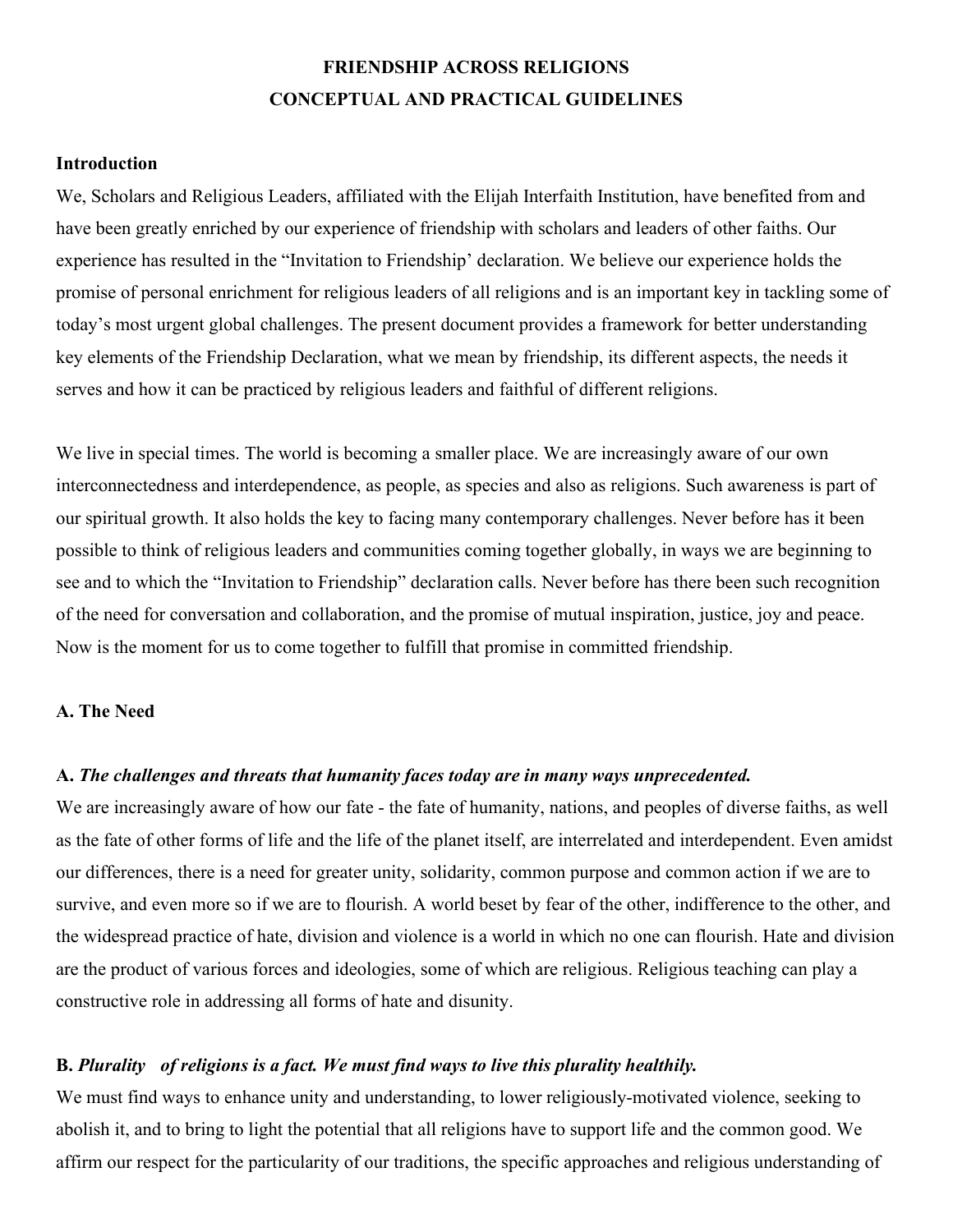each of our traditions and the needs and means of affirming our specific identities. Along with such respect, we seek to find ways to enhance unity, understanding, collaboration and common action towards the wellbeing of humanity, its common home, and its ultimate spiritual quest.

### **B. The Invitation**

# *We invite religious leaders and religious communities to cultivate a practice of friendship to others, whatever be their faith, across the divides that have kept many religious communities apart for centuries.*

This invitation is extended in the first place to religious leaders and teachers. These have the capacity to cultivate the deepest dimensions of friendship - spiritual friendship across religions. As individuals knowledgeable in their traditions, they are well equipped to form friendships that do not sidestep their religious identities but that integrate differences of identity and religious orientation into enriching friendships. Such friendships and the lessons they deliver can then provide a model for others in religious communities to practice friendship in ways that are appropriate to their level of knowledge and religious commitment. The invitation to friendship is also an invitation to understand each other and collaborate across divides. Religious leaders and teachers are invited to provide teachings to their religious communities, from within the particularity of their religious tradition, to support friendly behaviors and relations between religious communities. All, in religious communities and beyond them, are called to practice universal friendliness, as a means of overcoming negativity, hostility and hatred.

*Friendship is an antidote to hate.* There is no room for hate, under any circumstances, even where religious teaching or texts can be mustered in favor of hate or hostility to the other. Hate is destructive to both self and other. It undermines society and its wellbeing and is contrary to the higher vision of all traditions. Although justification for hate is sometimes given in the name of religion, we urge leaders and teachers to identify and cultivate the ways in which hate has been neutralized in the history of our traditions and their interpretation. This may be by recognizing the historical context in which certain statements were made, through interpretation, or by recalling the higher vision of tradition that often has the potential to neutralize teachings of hostility. All religions also contain teachings of reconciliation, forgiveness, and compassion that can support the practice of friendship and help overcome teachings that are contrary to it.

*In recommending friendship we seek to open a field of relations between religions, a field whose potency and power for good we consider a much greater power than the energy field that polarizes people in the name of religion and keeps them apart from each other, in conflict and war.*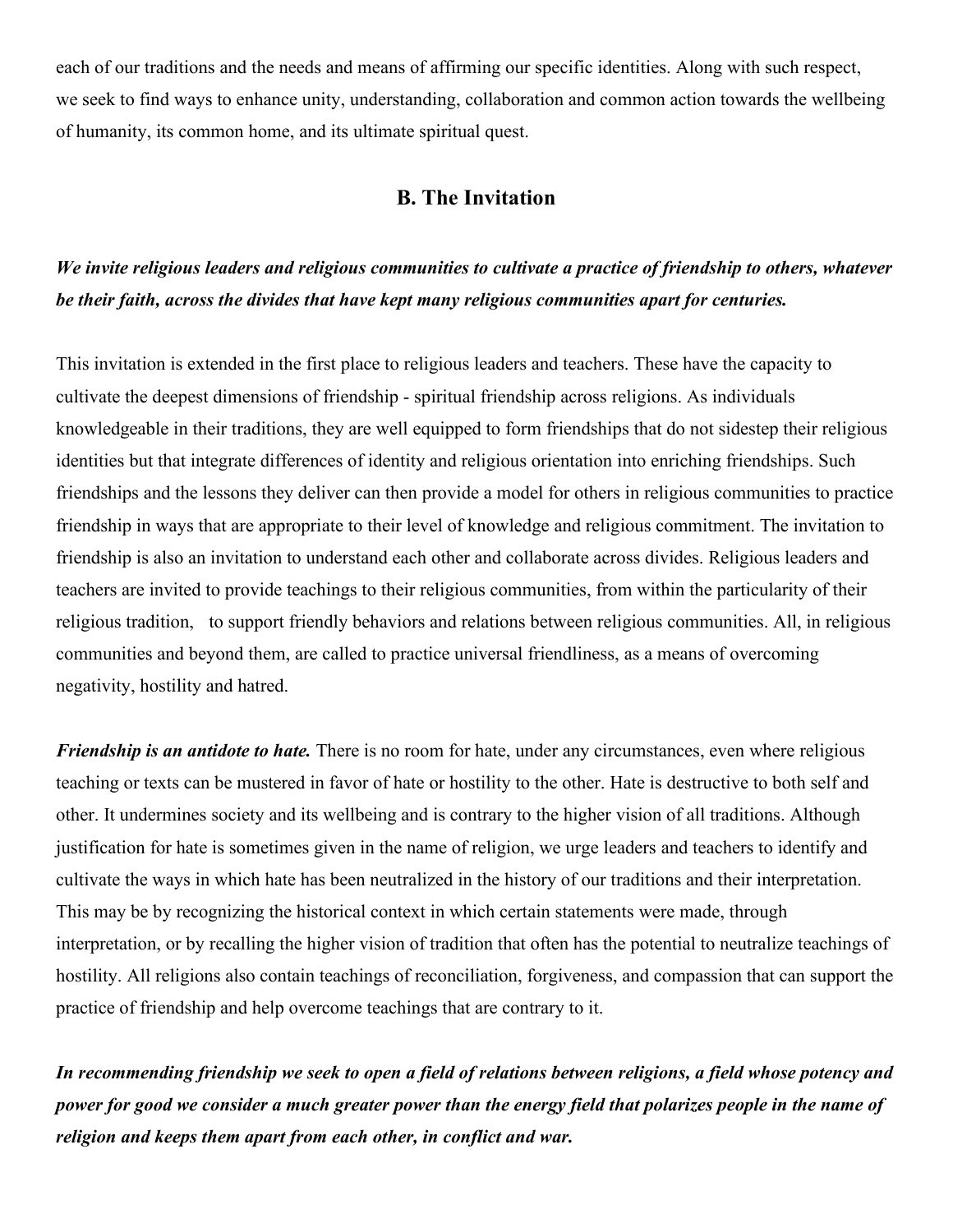## **C. Understanding Friendship**

Friendship is a term that is characterized by great elasticity and flexibility. It addresses various situations and describes different levels of relationship. Friendship ranges from friendly relations that we share with many to specific, close and intimate friendships, where we can be vulnerable and transparent, which we share with only a few. Such friendships assume a sense of safety and security that grows out of the depth and intimacy of friendship. Such friendships enable deeper sharing, transparency and trust between friends.

Our appeal for friendship across religions recognizes different responses and means of implementation, suitable to different audiences. Our appeal is geared in the first instance to religious leaders who have the potential to model friendship across religions in the fullest way, where the religious and spiritual dimensions of friendship, practiced across religions, are a part of the friendship, and are even at its forefront. The deeper dimensions of friendship are more intentional, more focused, more intimate and ultimately more spiritual. Special spiritual friendship is more appropriate for those with deep religious commitment, and particularly for the specialist, the scholar, the leader, the person with deep roots in her tradition, who can share her knowledge and experience as part of the riches of interreligious friendship.

A broader form of friendship, that is more suited to the faithful at large may be referred to as general friendship. It cultivates the benevolence that, as an ideal, should govern all our relationships, as different expressions of a life of goodness. General friendship is a universal ideal, that should be practiced by all. The application of friendship must be contextual, as appropriate to each individual, and to his or her personal and spiritual capacity, and adapted to whether it is applied to select individuals or to broader communal or group relations.

Friendship is founded upon common purposes. Interreligious friendship, in its different forms, recognizes fundamental similarities that serve as its foundations. These similarities suggest that different religions share common purposes, despite the many differences we observe in the religions. These common purposes include the search for living in goodness and harmony, living an ethical life, and transcending ordinary life through aspiration and orientation of life toward a higher spiritual understanding of reality, or a supreme reality that lies "beyond", called by most believers God.

The fullness of friendship, spiritual friendship, is based on the discovery of the depths of common spiritual purposes. A deeper unity is recognized, one that transcends our differences. This unity is discovered where friendship goes beyond a human or even religious relationship and is recognized as a spiritual event, involving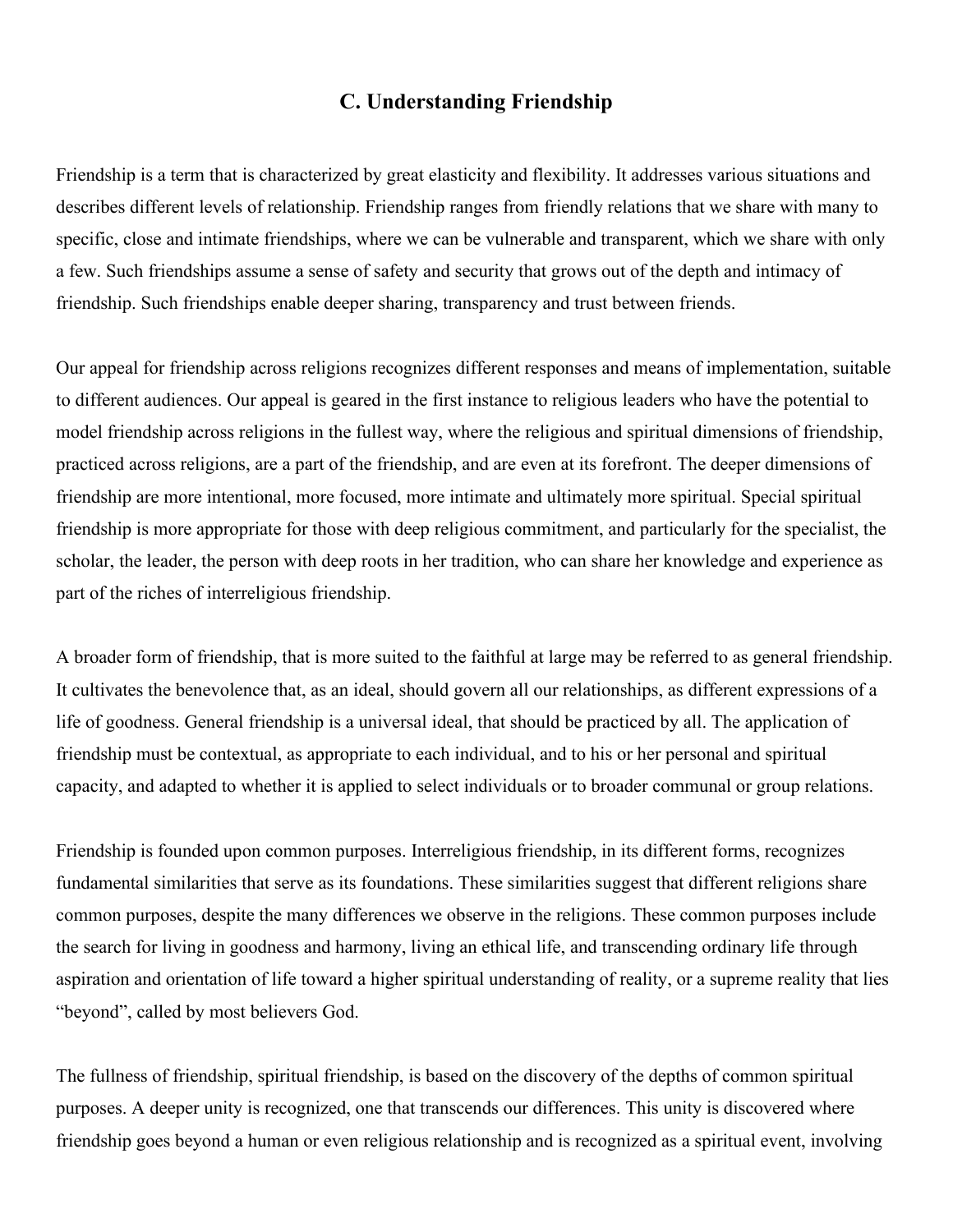the Divine, or the depths of being, that is made manifest through friendship. The attitude of friendship is here recognized as open receptivity to a gift, to something that is beyond the friends' ability to produce. The depth of the heart and the fullness of love are unleashed where friendship is recognized as something more than human.

The range of friendship extends from instrumental friendship to friendship that is experienced as a goal and an ideal in itself.

We recognize in interreligious friendship more than the instrumental relationship, by means of which economic, social, political, diplomatic or other ends are achieved. Interreligious friendship is also a means of attaining and propagating the higher goods, commonly recognized by our different religions. It is thus not a luxury, but an important training ground in religious and spiritual growth. By means of the practice of friendship across religions we seek not only to create foundations for a healthier humanity but also to facilitate the cultivation among members of all religious traditions of the many virtues that lead towards the fulfillment and realization of the goals recognized by their own tradition. Friendship across religions calls us to bring to light the higher virtues of our traditions and to practice them generously. Because it challenges us in particular ways, it also provides the opportunity for growth in the cultivation of these virtues. Such virtues include humility, wisdomseeking, self-criticism, open mindedness, moderation, faithfulness, generosity, forgiveness, compassion, and trust.

The practice of virtues through friendship leads us to consider not only how the ecology of relationships can be changed but also how broader ecological concerns can benefit from the practice of friendship. The ecological crisis threatens those towards whom we cultivate an approach of friendship. Friendship increases our sense of responsibility to the other. Mindfulness of their suffering and risks will enhance our efforts at protecting our common home. Cultivation of virtues will not only improve society but will also have beneficial consequences relating to our habits of heart and mind, including our habits of consumption, which have direct bearing on broader ecological concerns.

Friendship has been a subject for religious reflection and each of our traditions has brought to light different dimensions of friendship. These are mutually enriching. The practice of friendship across religions allows us to draw on the accumulated wisdom of the traditions, to make it available for the common good and to deepen our own understanding of the possibilities that friendship allows us to realize.

While recognizing the many benefits of friendship, we also recognize that its value is not exhausted in its practical instrumentality. It is as much an end as it a means. *Friendship is to be treasured for its own sake, and is a source of pleasure, joy, laughter, enrichment, inspiration, growth, self-understanding, trust, support, and personal flourishing. Friendship as a means and as an end come together where the depth of friendship is discovered as grounded in the ultimate Friend,*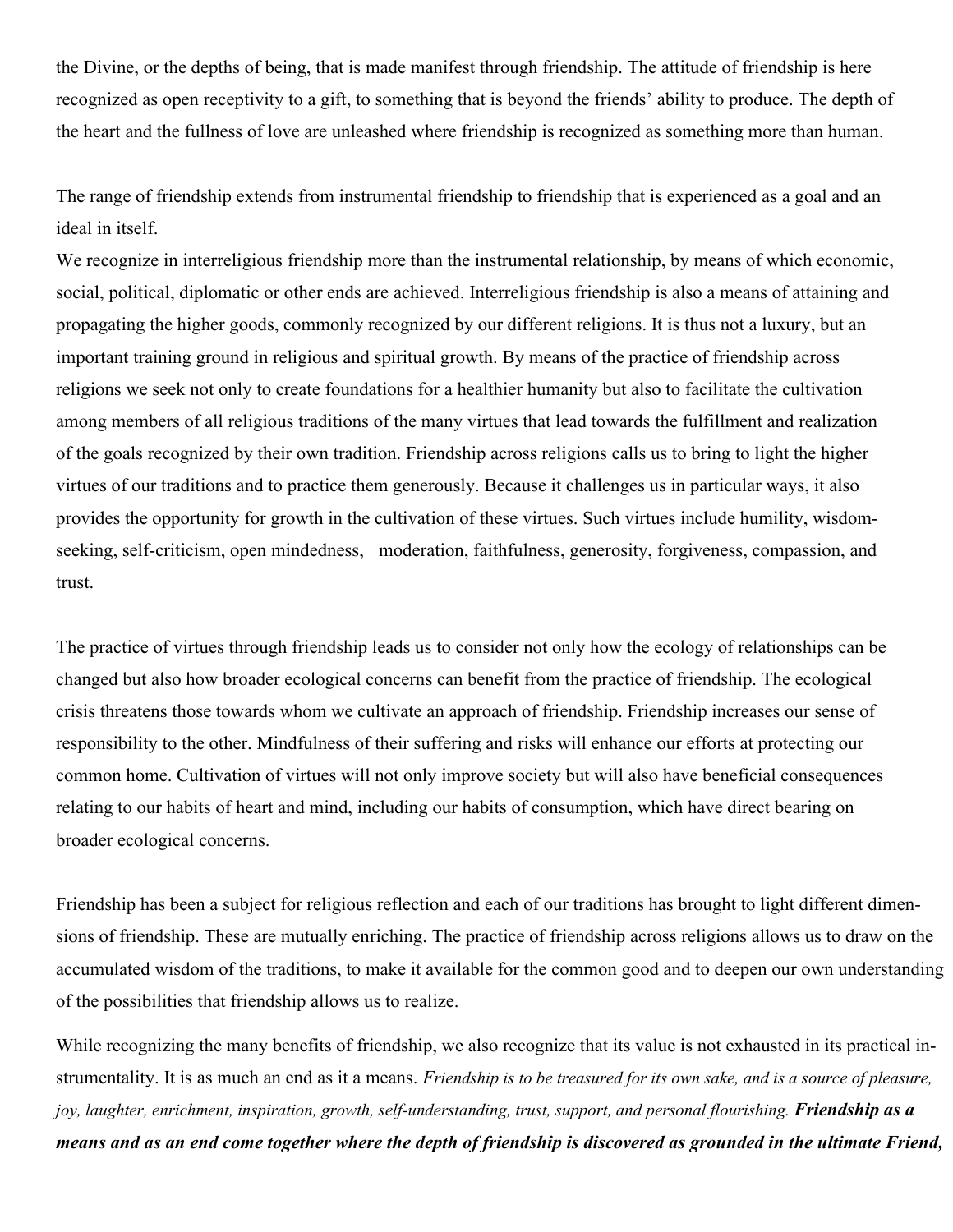## **D. Friendship, Difference and Identity**

Our appeal for friendship across religions seeks to infuse otherness with friendship, without erasing the differences between self and other, *o*r between one religious community and another. The practice of friendship should be carried out in ways that respect the identity and boundaries of different religious communities and should be adapted to specific situations and to particular relationships. The guiding principles of friendship - respect, care, understanding, sharing, receiving, mutuality*,* and collaboration - *s*hould be practiced across religious communities, while respecting their particular religious understanding and practice and maintaining their integrity.

It is our recognition that difference, and in particular difference in religious belief, is not a reason to avoid friendship. On the contrary, the challenge of constructing friendship across religious difference can lead to deep friendship and is the source of great mutual benefits. Interreligious friendship is not friendship that casts aside religious difference, overlooking it in the interest of perceived commonality. Rather, it is friendship that keeps us mindful of religious difference, and approaches this difference as a means of learning, growth and transformation that occur within the friendship. Thus, religious difference can be approached as a source of blessing.

Recognition of difference is an invitation to learning and understanding. Mutual learning and the quest for mutual understanding are the hallmark of interreligious friendship.

Learning in the framework of interreligious friendship has the double benefit of better understanding of the other, as well as a much deeper self-understanding. We consider interreligious friendship a primary means for deepening self-understanding of individuals and religious communities, as they seek to articulate their particular identity and vision in today's world.

Each one of us affirms deeply the Truth taught in his or her religion and approaches it as an expression of Truth. This does not, however, prevent us from cultivating friends from other traditions. The spiritual commonality we recognize between our religions is ultimately of greater significance than differences in teaching, that believers affirm as Truth. Ultimately, the Truth that our traditions teaches us concerning the higher reality transcends our understanding. We approach our friends informed by a humility that allows us to be open to their testimony to the spiritual life and to the benefits this may bring us, without compromising or minimizing the Truth we affirm in our own traditions.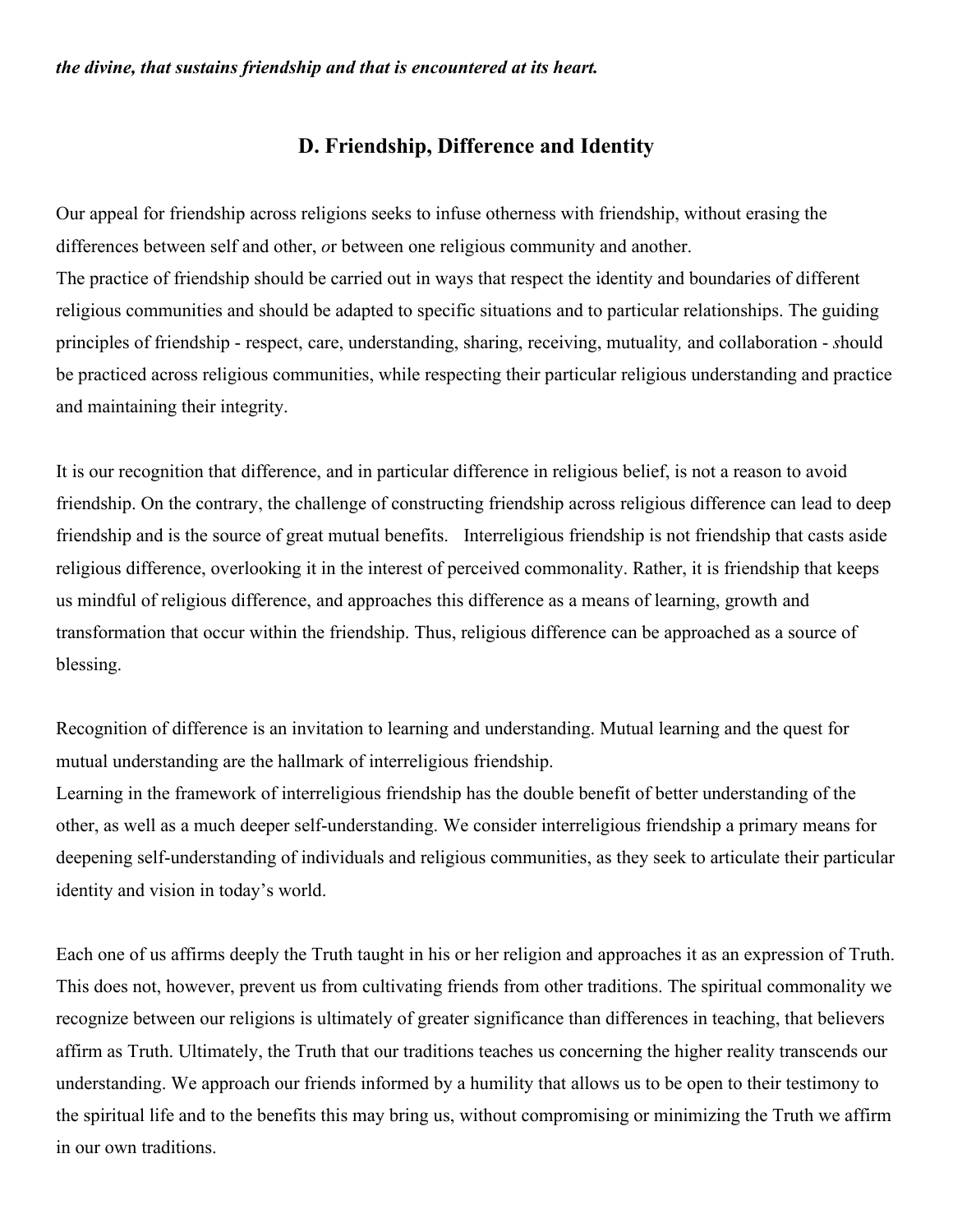Our religious traditions have long-standing concern with issues of integrity, authenticity and identity. Maintaining the identity of our religious community is a primary concern of the teachings of our religions. The practice of interreligious friendship should not be a means of weakening or diluting identity. Rather, it should be a means of strengthening and deepening it. Hence, friendship must be practiced in a form appropriate to the strength of identity and depth of knowledge of participants. The fullness of the practice is appropriate for those who have deep religious commitment to their tradition, and in particular for religious leaders, teachers and specialists. For these, the dangers to identity are almost non existent, while the benefits of understanding, enrichment and self-transformation are enormous.

Practice of interreligious friendship requires trust. The trust is conditioned upon the degree of security that a particular community under specific circumstances feels. It is also related to the way in which members of the other religion offer and practice friendship. We consequently condemn unequivocally any attempt to practice interreligious friendship as a means of proselytizing and gaining members to one's religion from among "friends" falsely acquired.

## **E. Friendship in Practice - Practical Guidelines**

The "Invitation to Friendship" declaration refers to the practice and study of friendship. The following practical guidelines suggest ways for the practical implementation of friendship for religious leaders, as well as for their communities:

1. *Friends need to know each other.* We recognize the problems caused by ignorance of one another, as well as ignorance in relation to our own religious traditions. *Wisdom is an antidote to the ignorance that breeds hate and division.* We recommend improved mutual knowledge and understanding. Such understanding must extend to the particularity of needs, practices and ways of living of members of different religions, and not be limited to the ideals or principles held in common by religions. It must give voice to members of a faith community, as they articulate their beliefs to others. We commend understanding our friends as they wish to be understood. Understanding must be based on correct information, supported by sound scholarship, in order to eradicate prejudice and ignorance. Unless these are eradicated, friendship cannot flourish.

Beyond these sound principles, relevant to all, we recommend deeper mutual engagement, suitable for the religious leader or specialist. We must make room to listen to one another, and to study each other's wisdom.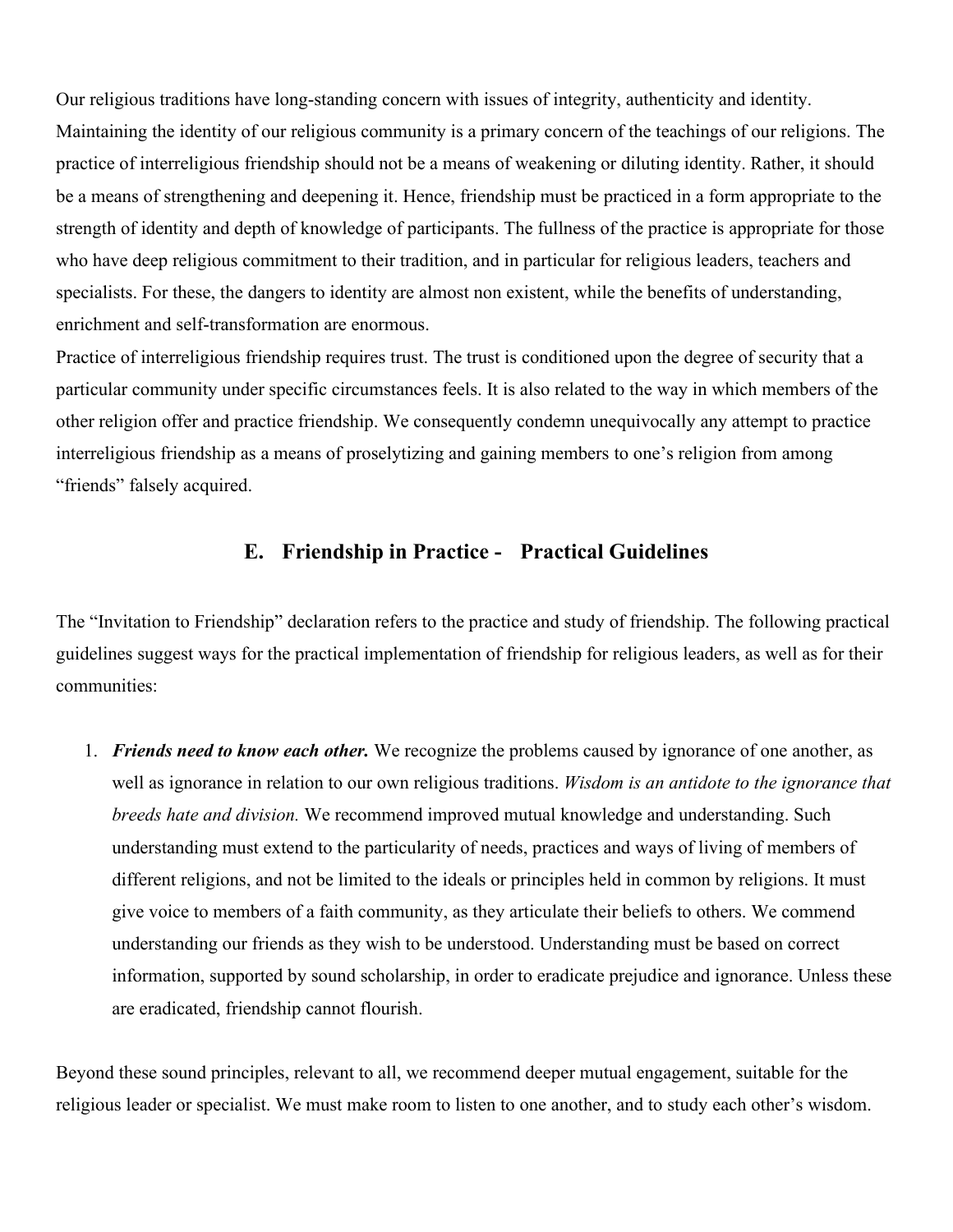We must gain an appreciation for the other in his or her concrete reality, hearing them in their voice, context and message.

We particularly recommend the joint study of each other's Scriptures and texts as a way of gaining knowledge and appreciation of one another. We recommend such reading take place in a spirit of friendship, benevolence and generosity, seeking to appreciate the beauty and the riches of the other's Scripture, rather than finding fault in it. We should be open to the possibility of being inspired by the wisdom of the other's tradition, scriptures and experience. Open minded engagement of the other's Scripture may be as transformative as interreligious friendship itself.

*2. Friends respect the particularity, identity and boundaries of the other.* We should respect the integrity and identity of the other and we should never seek to force our views on the other or to compromise their integrity. We should avoid seeking to change the other's religious faith and commitment in ways that the other considers unwelcome.

We must learn to understand the boundaries and particularities of different religious communities, such as food habits, clothing, and customs regarding physical contact, even if they place limits on how we can practice friendship in ways we are used to. Similarly, we must respect the boundaries placed by religious communities on particular forms of love, such as marriage.

**3.** *Friends care for each other.* They seek each other's wellbeing and flourishing. We should actively assist the friend who is a religious other so that he or she may flourish in the particular society and context in which they are placed. *This translates to awareness of the need for the freedom of religion and its practice not only for oneself but also for the other who is a friend.* 

**4.** *Friends pray for one another.* Even if they are unable to resolve one another's difficulties and differences, they can still pray for each other. *Let the members of all faiths pray for all, not only for their own communities.* Let us care for one another by carrying each other in our hearts and prayers. This will deepen a quality of care, compassion and friendship, lifting our friendship in the sight and presence of God, to the greatest heights we recognize.

**5.** *Friends practise solidarity in times of need*. Solidarity may be expressed especially, but not only, when facing catastrophe. When one community is targeted in hate, we should show solidarity in words and actions. *Speaking out for the other is an expression of friendship.*